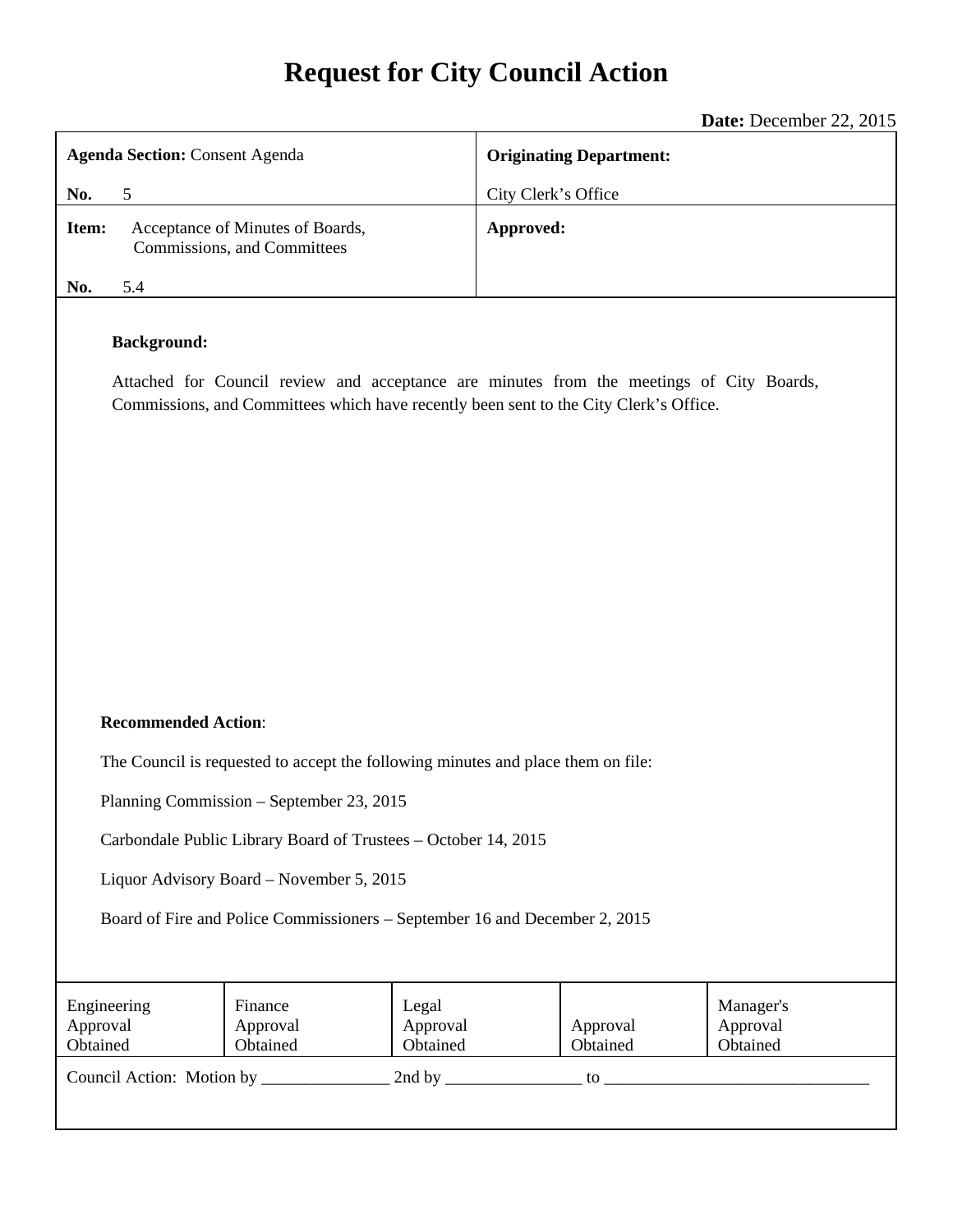

**MINUTES**

**Carbondale Planning Commission Wednesday, September 23, 2015 Room 108, 6:00 p.m. City Hall/Civic Center** 

Mr. Anz called the meeting to order at 7:20 p.m.

|                        | <b>Members Present:</b> LeBeau, Sheffer, Anz, Field, Love, Lilly, Litecky and Bradshaw (ex-<br>officio) |
|------------------------|---------------------------------------------------------------------------------------------------------|
| <b>Members Absent:</b> | <b>Barke and Schachel</b>                                                                               |
| <b>Staff Present:</b>  | Wallace and Taylor                                                                                      |

#### **1. Approval of Minutes:**

Ms. Litecky moved, seconded by Mr. Sheffer, to approve the minutes for August 19, 2015.

The motion to approve the minutes passed with a unanimous voice vote.

#### **2. Report of Officers, Committees, Communications**

There were none

#### **3. Citizen Comments or Questions**

There were none

#### **4. Public Hearings**

**PC 16-03 -** Rolf Schilling of the 3880 Land Trust has requested a rezoning from AG, General Agriculture, to R-1-15, Low Density Residential, for property located at 701 South Tower Road.

Mr. Anz declared Public Hearing PC 16-03 open and asked Mr. Wallace to read the legal notice.

Mr. Wallace, Director of Development Services, read the legal notice.

Mr. Anz asked Mr. Taylor to present the staff report.

Mr. Taylor, Planner for the City of Carbondale, was sworn in and read parts A and B of the staff report.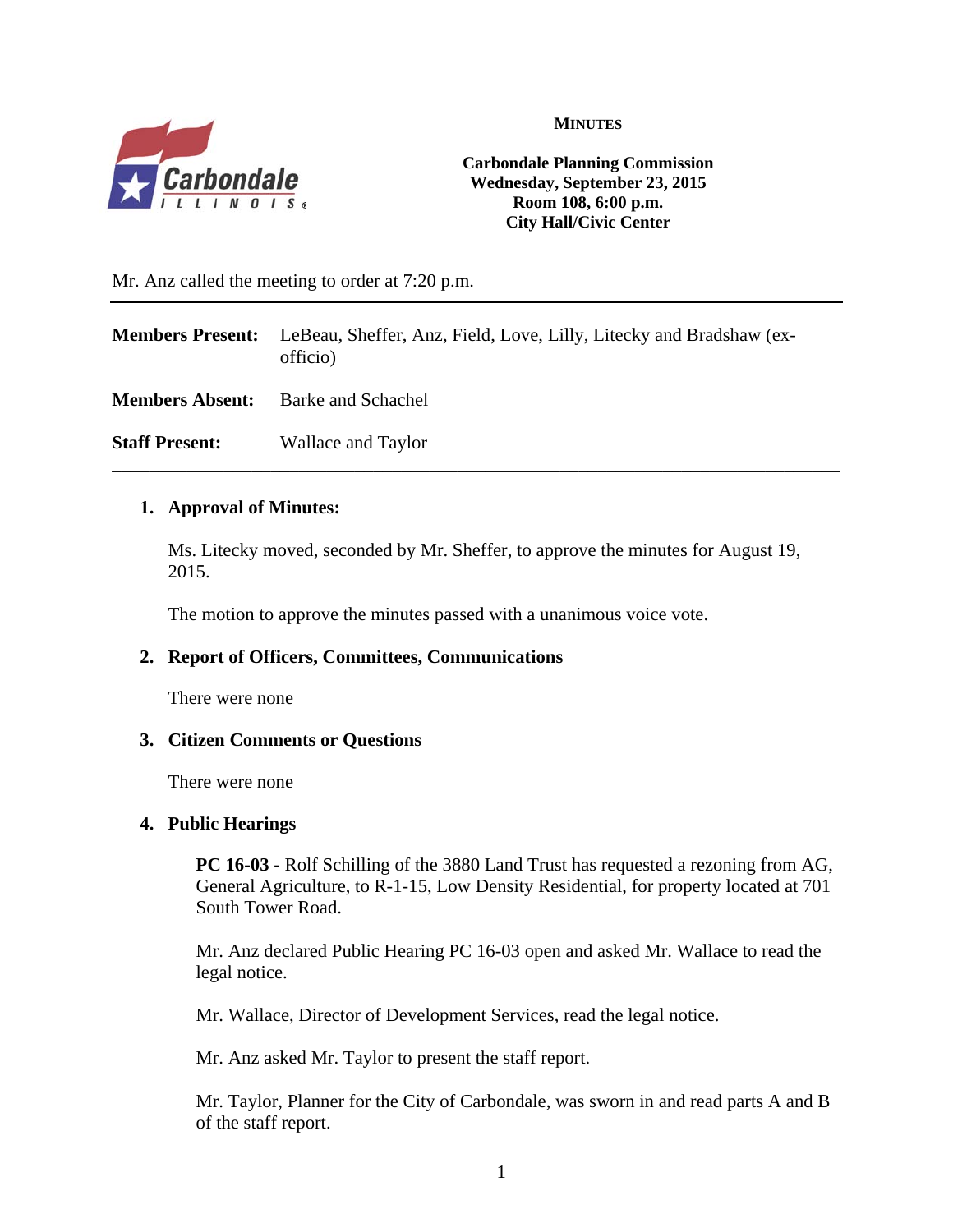Mr. Anz asked if there were any questions from Commission to staff.

Ms. Litecky asked how the parcel was going to be subdivided.

Mr. Taylor stated that the parcel will be divided into two lots east and west.

Mr. Wallace added that the applicant lives just to the south of the parcel and that his intent is to combine the land with the pond and his current property.

Mr. Anz asked if there were any more questions from Commission to staff.

There were none.

Mr. Anz asked if the applicant was present and would like to speak.

Mr. Rolf Schilling, 703 South Tower Road, explained how he came about purchasing the property at 701 South Tower Road and his intentions for the property.

Mr. Anz asked if any members of the Commission had any questions for the applicant.

There were none.

Mr. Anz asked if any members of the Commission had any more questions for the applicant.

There were none.

Mr. Anz asked if anyone would like to speak in favor of the application.

There were none.

Mr. Anz asked if anyone would like to speak in opposition of the application.

There were none.

Mr. Anz asked Mr. Taylor to complete the staff report.

Mr. Taylor read part C of the staff report, with a recommendation to approve PC 16- 03.

Mr. Anz asked if there were any questions for staff.

There were none.

Mr. Anz asked if there were any questions from anyone to anyone.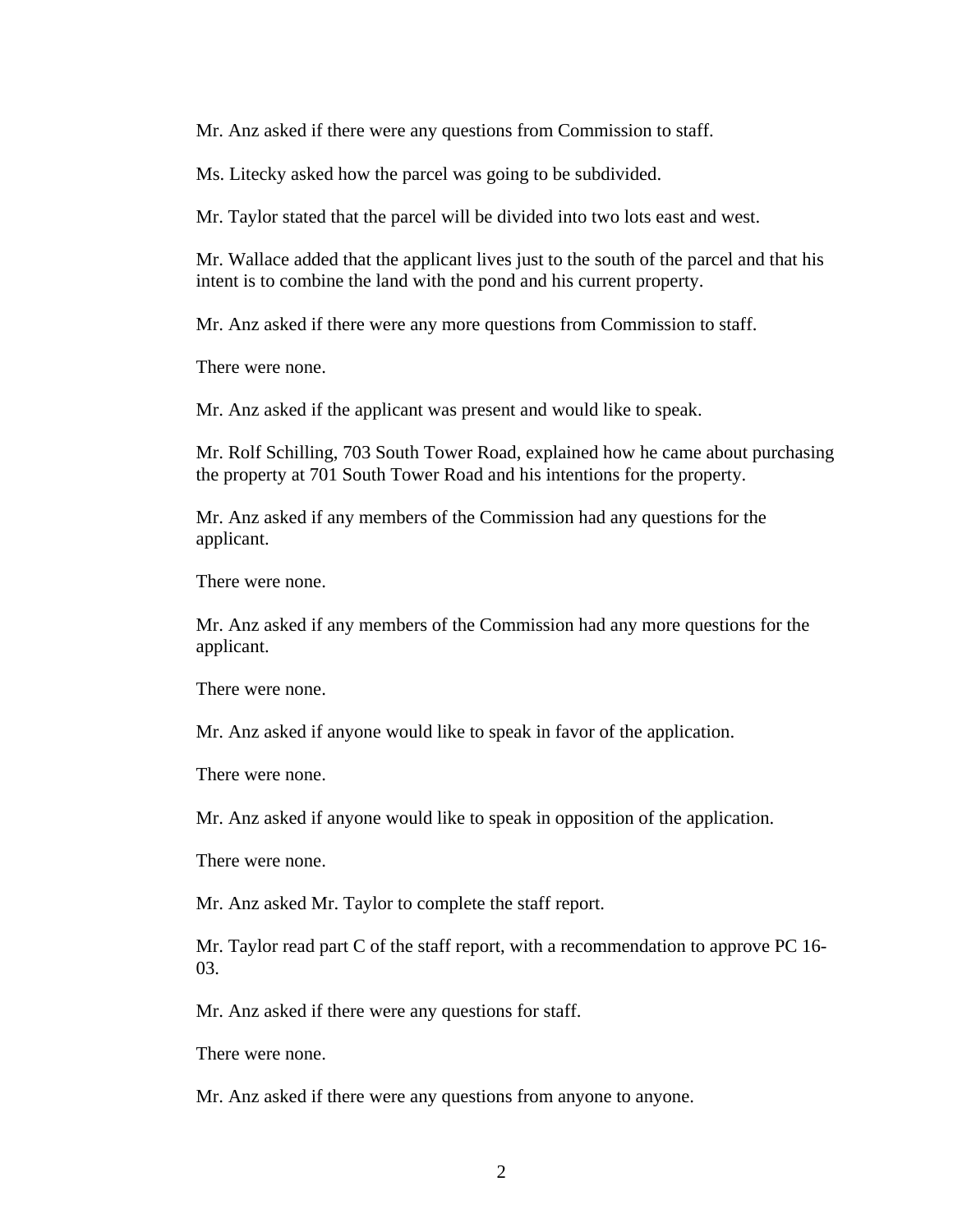There were none.

Mr. Anz declared Public Hearing PC 16-03 closed at 7:36 p.m.

Mr. Sheffer moved, seconded by Ms. Litecky, that the Commission accept as findings of fact Parts A and B of the staff report for PC 16-03, the applicant was present and spoke.

The motion passed on a unanimous voice vote.

Mr. Sheffer moved, seconded by Ms. Lilly, that the Planning Commission recommend to City Council, to approve PC 16-03.

Roll Call Vote: Yes – 7 (LeBeau, Sheffer, Anz, Field, Love, Lilly, Litecky)  $No - 0$ 

Mr. Wallace announced that the motion to approve PC 16-03 passed and will be on the City Council Agenda for October 6, 2015.

#### **5. Old Business**

None

#### **6. New Business**

**A.** City Council Agendas of September 01, 2015, and September 15, 2015

Ms. Bradshaw and Mr. Wallace reviewed the City Council meeting agendas as they related to Planning.

## **7. Adjournment**

Mr. Anz adjourned the meeting at 7:47 p.m.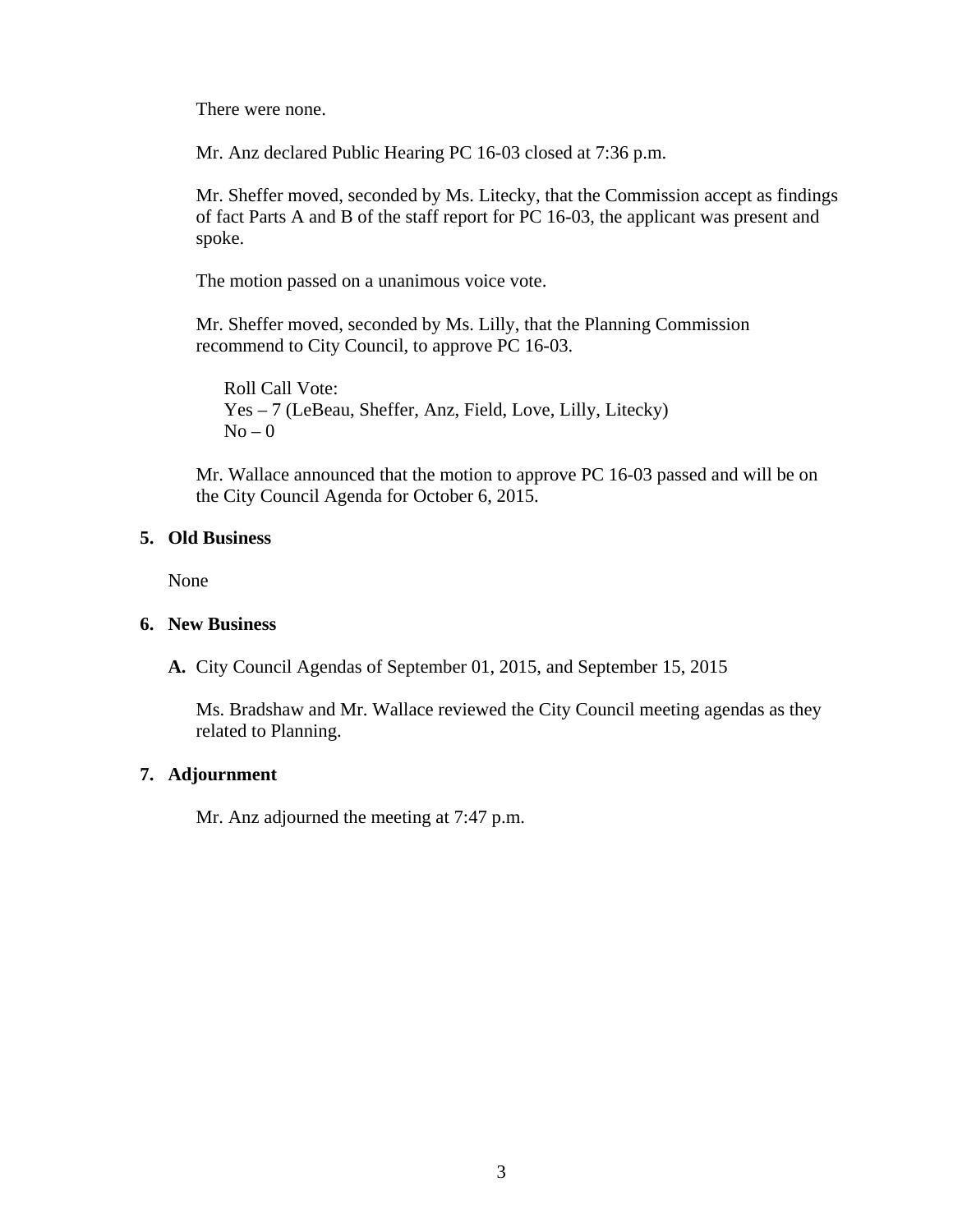#### **Carbondale Public Library Board of Trustees**

Wednesday, October 14, 2015 Meeting Room 4:30 p.m. 405 West Main St.

#### **MINUTES**

## **Call to order.**

# **Roll call.**

Introductions, audience and visitors. Visitors are asked to introduce themselves at this time and present any issues they wish to discuss. Visitors wishing to address specific agenda items will be granted two to five minutes at the discretion of the President, not to exceed a total of twenty minutes. The Library Board may cut short any comments that are irrelevant, repetitious, or disruptive. (Id. at 1425-26).

## **Present.**

Philip Brown, President Barbara Levine, Vice President (1) Joyce Hayes, Secretary Roland Person (2) Don Prosser, Treasurer (2) Susan Tulis Harriet Simon (1) (Absence excused by Board President in accordance with by-laws.) Sharifa Stewart (1)

## **Absent.**

Julian Pei (3)

The number following the Trustee's name indicates the number of absences this fiscal year.

## **Staff present.**

Diana Brawley Sussman, Library Director Gwen Hall Grosshenrich, Finance Manager

**Visitors present.** 

None.

## **President's report.**

## **Secretary's report.**

1. Approval of the September 9, 2015 minutes. Roland Person moved to approve the minutes. Susan Tulis seconded. MOTION passed unanimously.

## **Correspondence and communications.**

None.

## **Financial report.**

1. Approval of bills payable up to and including bills due October 16, 2015 to November 15, 2015. Roland Person moved to pay bills. Harriet Simon seconded. MOTION passed unanimously.

2. Acceptance of the financial report for September 2015. Gwen Hall reported that bills for this month are standard. There was a landscaping project done for about \$1200 to improve the accessibility of walkways. Overgrown bushes were removed, particularly in response to the needs of a blind patron who walks to the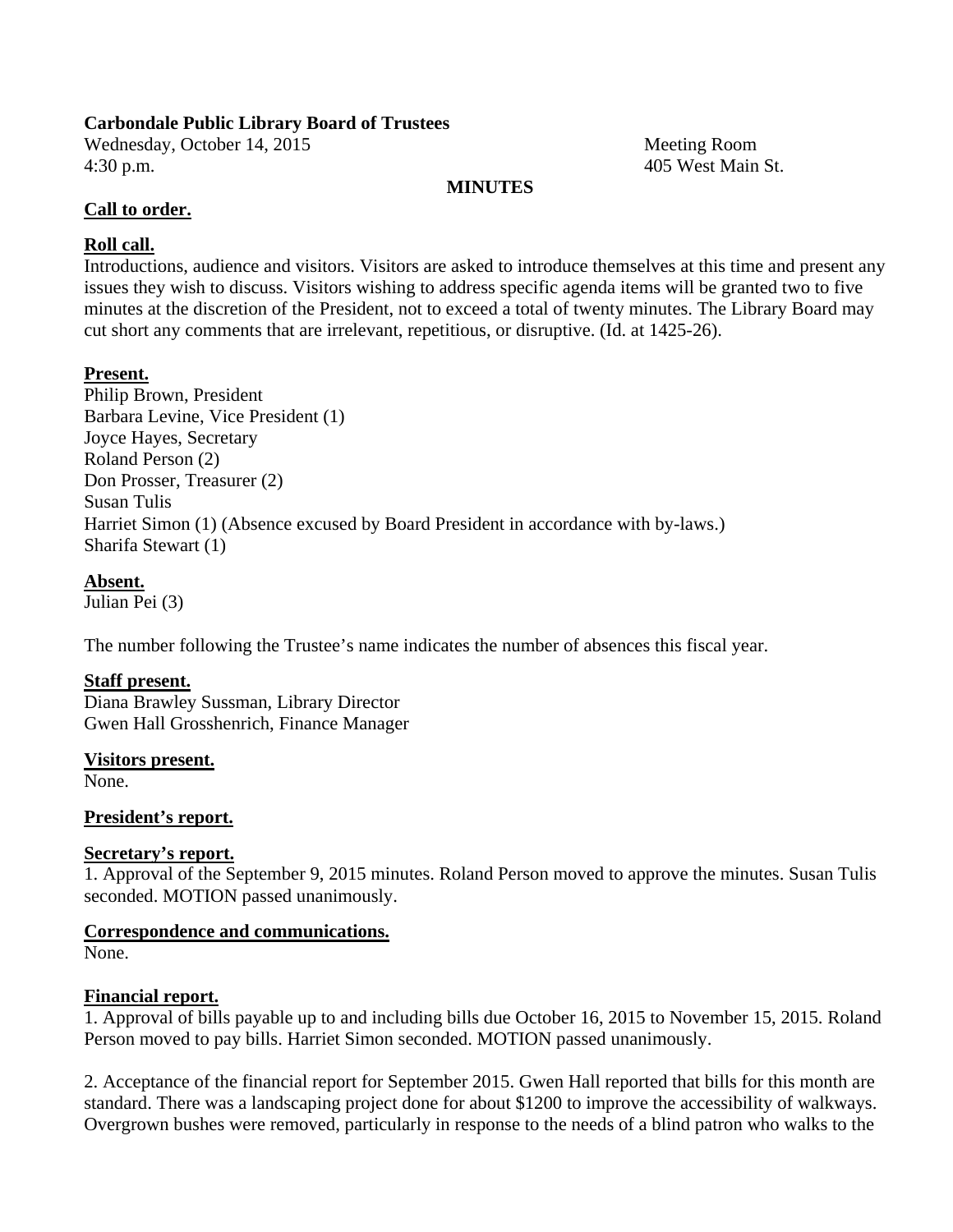library. Dirt was built up where it had eroded away from walkways in order to reduce the risk of injury to pedestrians, and people in wheelchairs.

The library has received only a small amount of tax revenue from corporate replacement taxes. No local property tax revenue has been received. The board asked about funds at risk due to the state's budgetary issues. There was one year when the Per Capita grant did not arrive. It has arrived for this fiscal year, but we're never confident about its arrival from year to year. The governor has threatened to reduce or eliminate corporate replacement tax. The annual PNG grant has not arrived, nor has it been approved for the current fiscal year. The governor is also threatening to impede the ability of local government bodies to increase their levies. Roland Person moved to approve the financial report. Susan Tulis seconded. MOTION passed unanimously.

3. Adoption of preliminary FY17 budget. The board reviewed fourteen levy and preliminary budget options. After much discussion, Don Proser made a motion to pass an FY17 budget of \$1,140,804, which includes a contingency of \$33,284 to cover a portion of any potentially missing revenue in the coming fiscal year. Susan Tulis seconded. MOTION passed unanimously. The Library Director provided a basic preliminary budget, and the finance committee will meet to approve a detailed budget on October 28, 2015 at 4:30pm.

4. Adoption of FY17 levy. Don Prosser moved to approve a property tax levy of 1,031,949, which is an increase of \$30,057 (3%), for the Library's General Corporate Tax. This amount includes the Library's General Fund, Audit Fund, IMRF, Social Security/Medicare Fund, Building/Maintenance Fund, Insurance Fund, and Special Reserve Fund. Joyce Hayes seconded. MOTION passed unanimously.

#### **Librarian's report.**

1. Building and grounds maintenance and construction. Repairs in the past month include HVAC leaks in both the main building and the Brush annex. A cracked window downstairs was replaced by Universal Glass. Tim Mitchell said he would only bill us for the glass, not the labor. A landscaping project is described above in the Financial Report. There are several other maintenance needs on hold until revenue is received.

2. Sign intergovernmental agreement with LIMRiCC health insurance provider. Barbara Levine moved to enter into agreement and approve the resolution with LIMRiCC. Harriet seconded. 8 ayes. 0 nays. 1 absent.

3. Per Capita Grant requirement: Identify educational programs and training opportunities the library currently provides to its patrons. If the library does not currently provide such programs and training, how does the library meet or plan to meet the needs of the patrons. The library provides around 500 programs each year (an average of 10 per week), almost all of which are educational. Open Help provides technology education to adults. The library's Social Work Intern provides the public with education about area resources. Community Cinema, Community Forums on Poverty, and similar adult programs provide civicoriented and social studies education. Grant Writing Workshops educate adults in grant seeking and writing skills. PNG is currently unfunded, but has been temporarily replaced with All Things Animated, which teaches technology to children in grades 5-8. Partners in Reading provides literacy education to children, and all youth programming promotes literacy. Creative Writing and Art classes are taught to adults, teens and children at the library. Phil Brown would like to see us do programs to develope young storytellers. He has the names of some organizations we might work with. Cape Girardeau does a storytellers festival. We could partner with Saluki Writers and/or Carbondale Community Arts.

4. Per Capita Grant requirement: The library board, having previously analyzed the library's finances and fiscal climate, will identify and describe how library funds are used to support educational programs and training opportunities for patrons. The library board and staff will engage in a discussion on how the library fosters resource sharing. Provide an example of how the library has expanded or improved resource sharing for its patrons. About 25% of library salaries go toward programming/education. The library budgets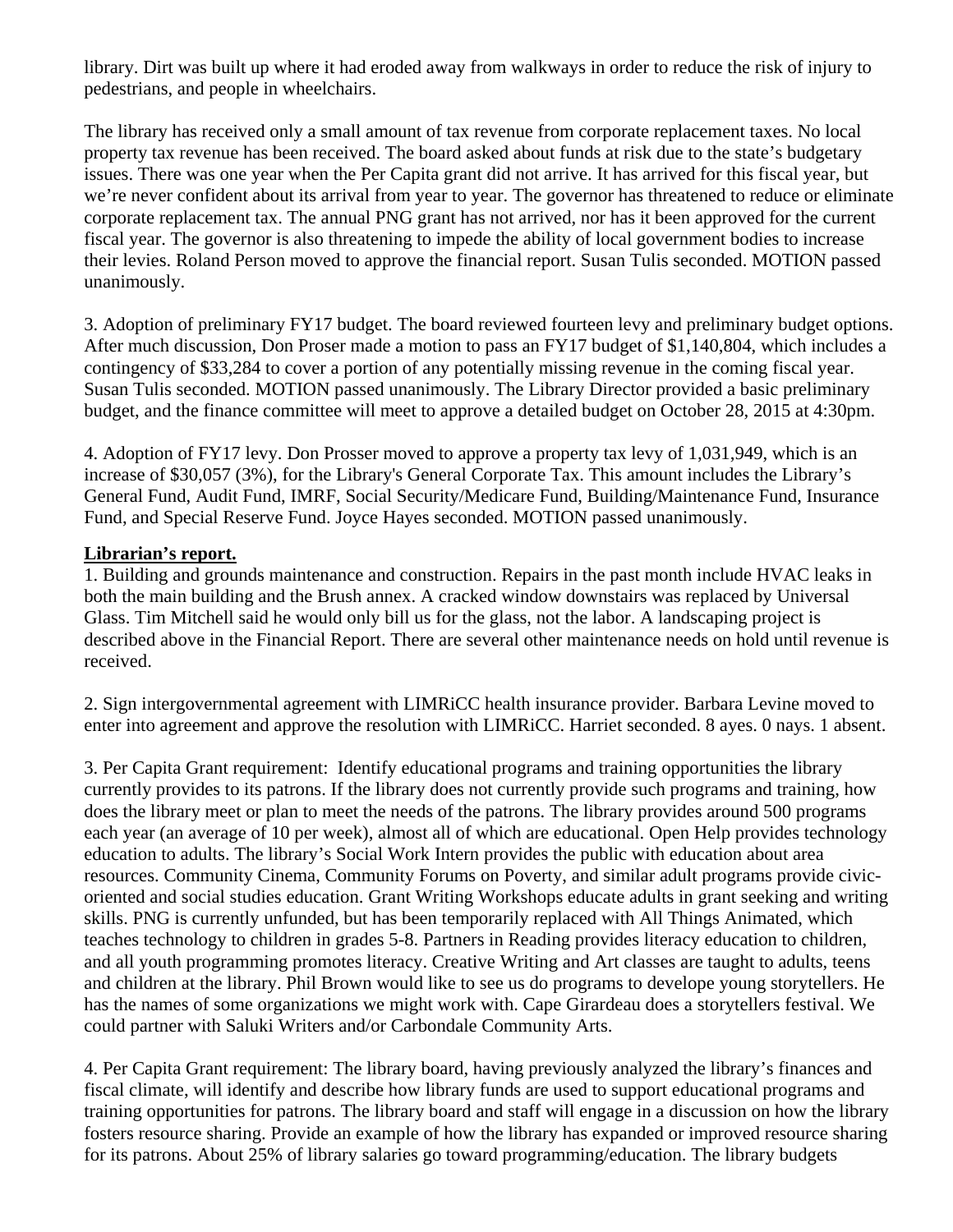\$11,477 for outside services (programming beyond what is provided by staff). Program supplies are funded, as are computers. Collections are funded at or above recommended Illinois Public Library Standards. With the implementation of the SHARE catalog—the largest shared library database in North America, all participating libraries greatly improved resource sharing. This year, our library changed our circulation policy for reciprocal borrowers, eliminating a 5-item circulation limit on card holders from other libraries.

#### **Committee reports.**

1. Review Library Director's performance evaluation. Excerpted from committee minutes: "Ms Sussman's responses on the evaluation form were detailed and well thought out. In responding to her answers, the vast majority of scores given by the 7 Trustees were "excellent." She received "excellent" scores in each category from the majority of board members. Of the very few scores that were not unanimously "excellent," none fell below "very good." Not surprisingly, several Trustees also chose to comment, and spoke in glowing terms of Ms Sussman's performance over the past year. It is clear to the Personnel Committee that you are doing a fine job and we expect you to continue to do a fine job.

Some common themes appear in the written comments – excellent performance, proactive, applaud director's energy and persistence, firm grasp of realities of operating our public library and managing the resources we do have, and we are extremely fortunate to have Diana at the helm.

The committee is unanimous in affirming Ms. Sussman's outstanding job performance over the past year.

Diana commented that it is nice to have a board that sees and appreciates what she and her staff do as well as to make sure they have the necessary funding."

2. Approval of September 17, 2015 Personnel Committee minutes. Philip Brown moved to approve committee minutes. Roland Person seconded. MOTION passed unanimously.

**Unfinished business.**  None.

**New business.**  None.

**Other.**  Harriet Simon mentioned the upcoming Friends book sale

#### **Adjournment.**

Adjourned at 5:37 p.m.

Next Board Meetings for 2015 (all in Public Library meeting room, 4:30 p.m.): \*November 18, December 9. (\*note: proposed date for November is the third Wednesday of the month due to Veteran's Day closing; all other dates are the second Wednesday.)

## **Respectfully submitted:**

Joyce Hayes, Secretary

**Prepared by:** Diana Brawley Sussman, Library Director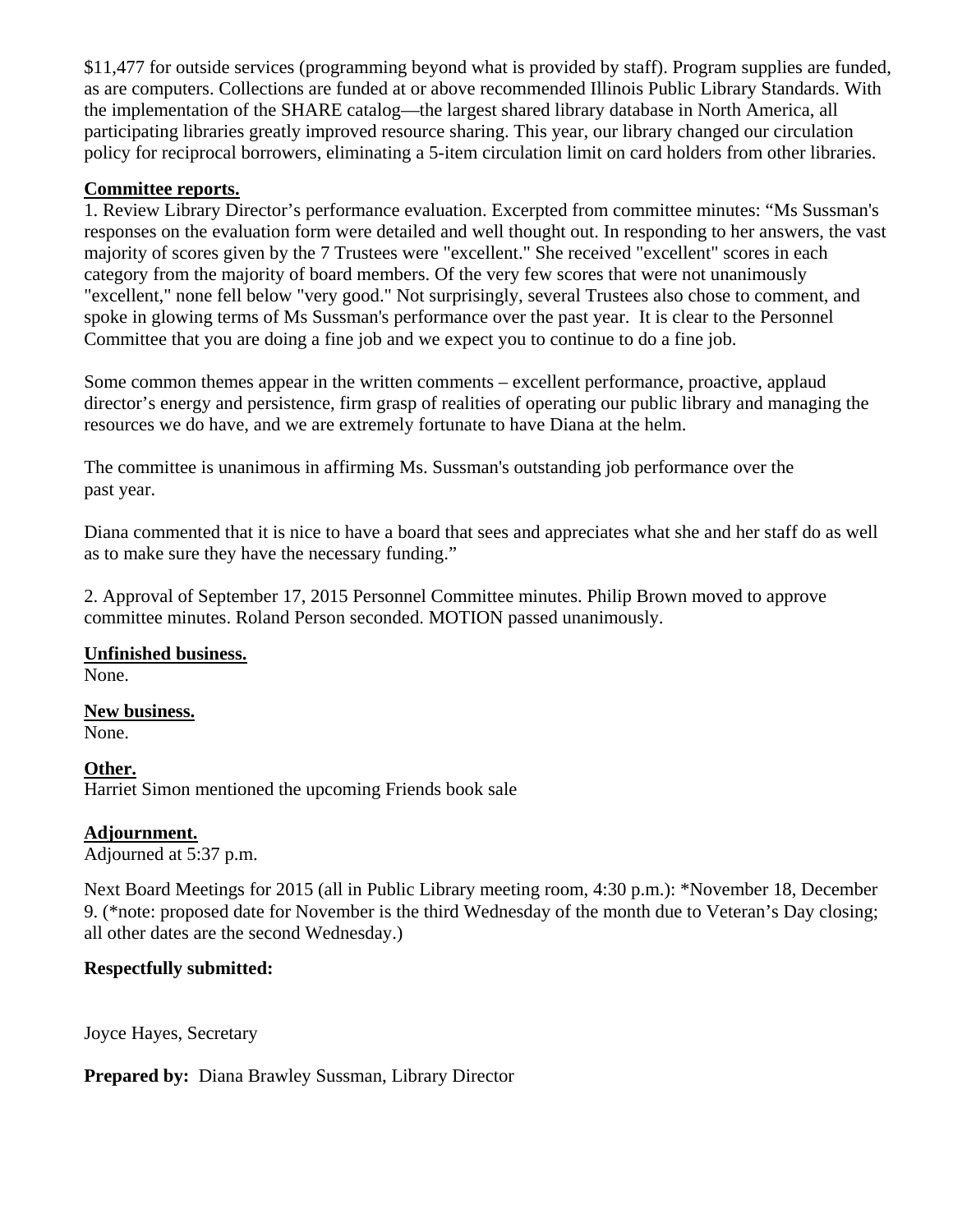

# **Liquor Advisory Board November 5, 2015**

The Carbondale Liquor Advisory Board held a meeting on Thursday, November 5, 2015, in Room 103 of the Carbondale Civic Center, 200 South Illinois Avenue. Vice-Chair Mills called the meeting to order at 5:30 p.m. with the following-named members of the Board present/absent:

#### **1. Roll Call**

Present: John Mills, Steve Payne, David Cisco, Ryan Gougis, and Donald Monty

Absent: Tasis Karayiannis and Mark Robinson (One Vacancy)

A quorum was available to take action on the agenda items. City Staff present for the meeting included City Clerk Jennifer Sorrell, Fire Inspector Tom Manis, and Police Lieutenant Mark Stearns.

#### **2. Approval of Minutes**

D. Monty moved, R. Gougis seconded, to approve the minutes from September 3, 2015. All voted aye. Motion declared carried.

#### **3. Request to reclassify an existing liquor license from a Class B2 (On-premises consumption of all liquors) to a Class J license (Public Arts Venue) for Varsity Center for the Arts at 418 South Illinois Avenue**

Thomas Mitchell, Secretary for the Varsity Center for the Arts, explained why the Center was seeking a reclassification. He noted that there were no plans to change operations in any way. Mr. Mitchell responded to Board questions stating that the facility is at times leased out to community organizations; he then listed the areas within the building where alcohol was allowed to be consumed.

D. Cisco moved, R. Gougis seconded, to approve the reclassification of Varsity Center for the Arts liquor license from a Class B2 to a Class J. VOTE: All voted aye. Motion declared carried.

#### **4. Discussion of proposed Liquor Code classification for Movie Theaters**

Rob Anderson, an attorney for AMC Theatres, Devin Klauss, General Manager of the AMC Indianapolis 17 and MacGuffins trainer, Holly Estler, Senior Leasing Representative for DLC Management Corporation who is the owner of the University Place Shopping Center were present to answer the Board's questions.

Mr. Anderson explained that the movie theater experience has been and continues to evolve. The consumer is seeking an improved experience and more amenities. Mr. Anderson summarized the information included in the letter addressed to the Local Liquor Control Chairman and the additional explanatory handouts which details the company's alcohol service policies.

Following are questions and responses from the meeting

Any plans for the future to apply this to the mall location? [No plans of which he is aware at this time.]

Experience with this in other college towns? [There are other locations in the country where the theaters are based in or near college towns.]

Is it company policy to run drink specials to boost attendance? [May have a themed drink, but there is no discounting of the prices for such a drink.]

Any plans to change the pricing of theater admission tickets as a result of the remodel? [No plans to change pricing of tickets at this time; they have no information on any such plans.]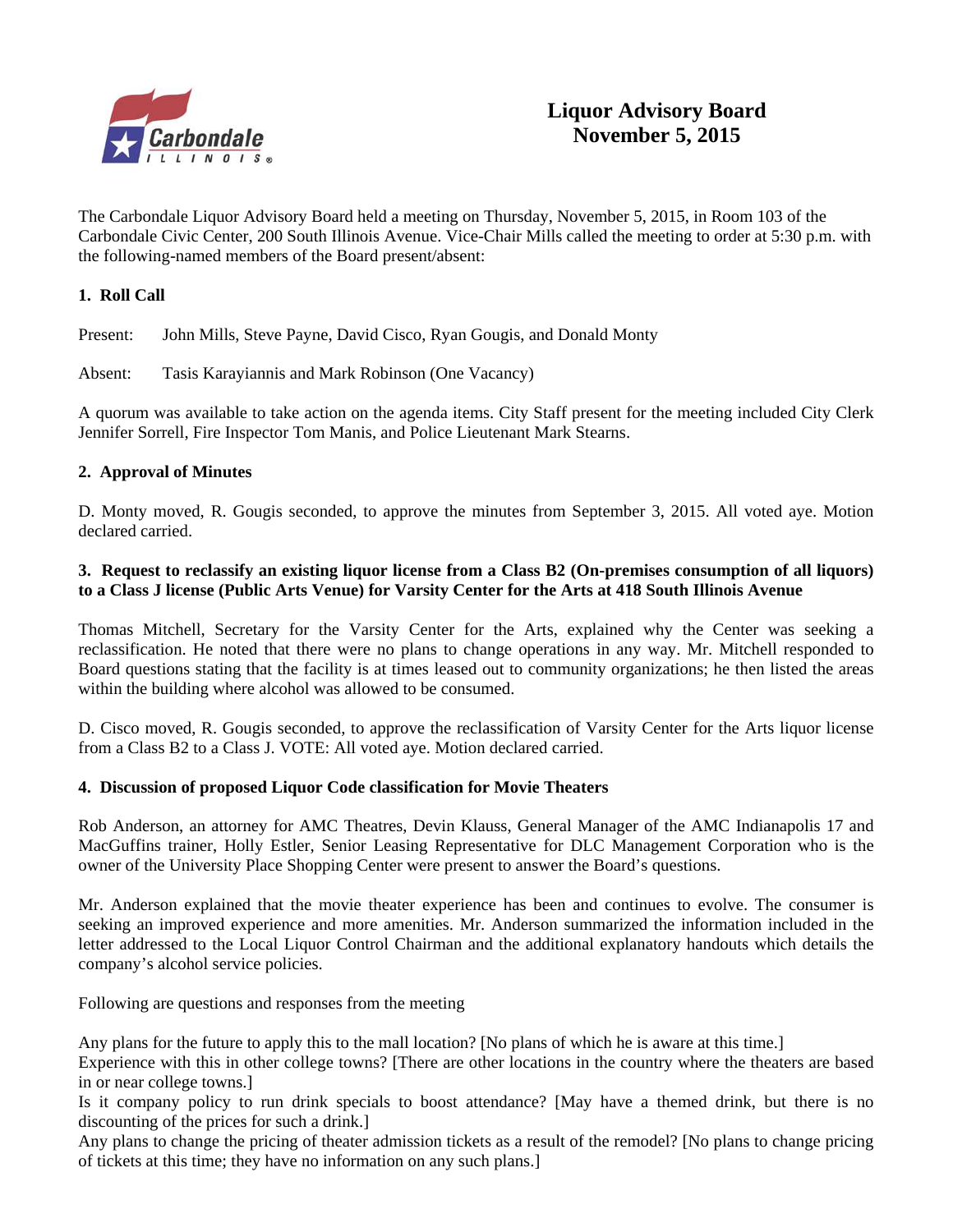Provide a rough comparison in pricing of a beer versus a soda. [Lower end of beer range is \$5.99 for a domestic bottle of beer and a 24 ounce draft is around \$10.00; for a large coke it would be around \$5.50 – \$5.75.]

Is there any interest in video gaming machines? [No, we do not.]

Will the remodeling occur at one time or in stages? [The planning is to start in mid-to-late-January and to be completed by May 2016; typically, one or two auditoriums are completed at a time while the others remain open.]

When will the start time for alcohol sales begin? [It varies from theater to theater, but typically on weekends, the bartender will be in at 11:00 a.m. – 12:00 p.m.; throughout the week, they may not come in until 4:00 p.m./5:00 p.m. Some locations may have their bartenders in at 11:00 a.m. every day of the week.]

There are some movies that the studios require a midnight showing be available at the theater. The cut-off time for alcohol sales would still be 12:30 a.m., but AMC may need to remain open until later than 1:59 a.m. due to longer run times for certain movies.

If you were not granted a license, would the remodel proceed? [That would have to be considered by the owners. It is a contingency in the lease extension.]

As part of the hour where alcohol sales cease, usually the alcohol must be out of the patrons' hands by such time. Is that the case here? [Part of the internal policy of stopping alcohol sales at 12:30 a.m. is to ensure that the alcohol will be consumed by 2:00 a.m.]

The presenters noted their request to allow underage employees to work at the theater in areas that would not handle alcohol such as ticket-taking and general concessions. They would like that to be authorized in the suggested language. It was noted that such allowances existed for Class C2 liquor licenses.

D Monty moved, R. Gougis seconded, to forward the Board's general approval and recommendation to the City Council for their consideration and potential drafting of City Code provisions to create a new class of liquor license. VOTE: All voted aye. Motion declared carried.

#### **5. Review and acceptance of the 2016 Liquor Advisory Board calendar**

The Board accepted the calendar as prepared and the Clerk indicated that the full schedule would be provided to the media in December.

\_\_\_\_\_\_\_\_\_\_\_\_\_\_\_\_\_\_\_\_\_\_\_\_\_\_\_\_\_\_\_\_\_ \_\_\_\_\_\_\_\_\_\_\_\_\_\_\_\_\_\_\_\_\_\_\_\_\_\_\_\_\_

#### **6. Liquor Advisory Board Comments**

Next meeting is December 3, 2015.

#### **7. Citizens' Comments**

None.

#### **8. Adjournment**

Meeting adjourned at 6:17 p.m.

Jennifer R. Sorrell, City Clerk Date Approved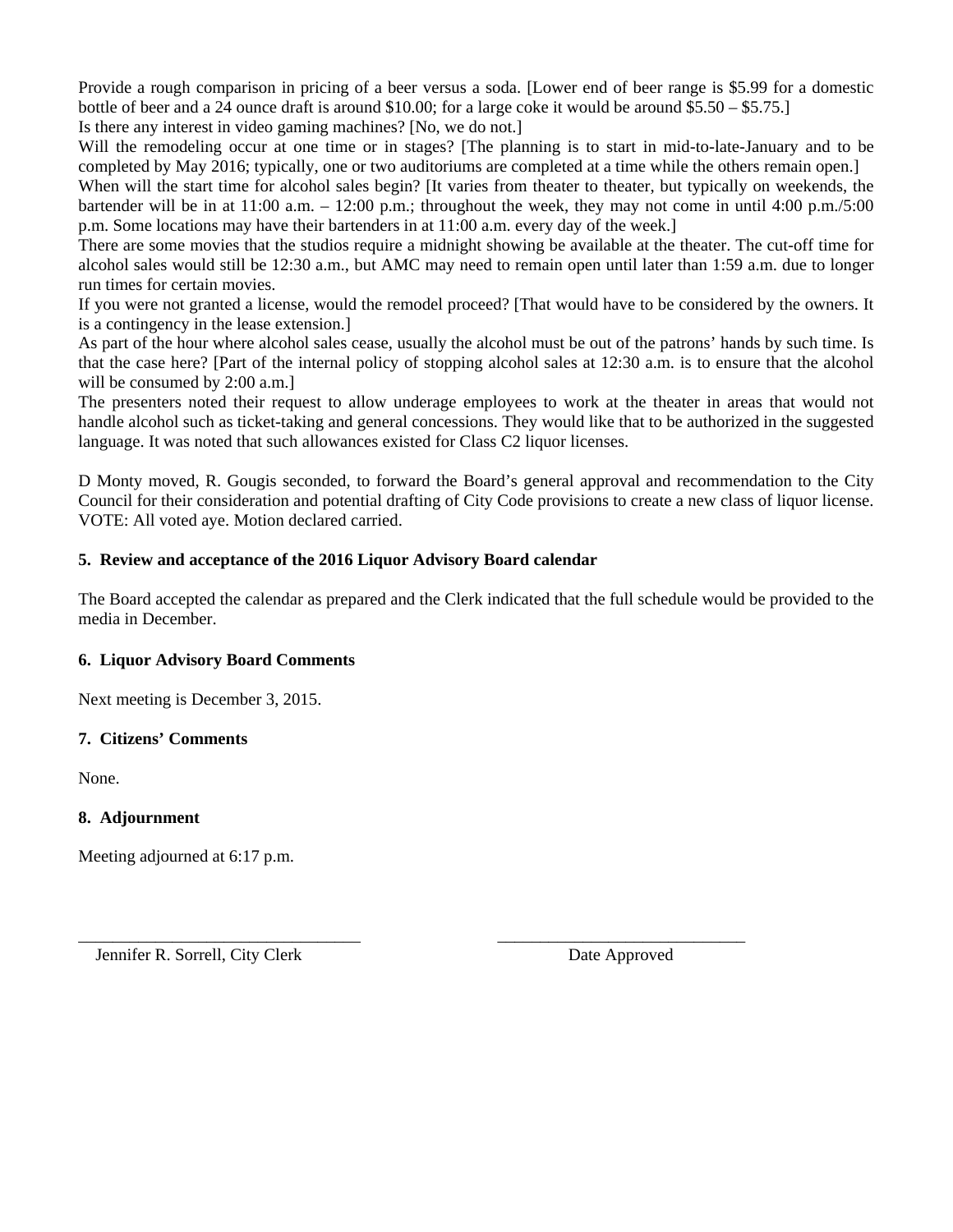

#### **BOARD OF FIRE AND POLICE COMMISSIONERS**

# **September 16, 2015 Meeting Minutes**

The City of Carbondale Board of Fire and Police Commissioners held a meeting on Wednesday, September 16, 2015, at Civic Center, Conference Room A, 200 South Illinois Avenue. Chairman Harvey Welch called the meeting to order at 1:30 p.m. with the following-named members of the Board present/absent:

#### **1. Roll Call**

- Present: Commissioner Don Barrett, Commissioner Kerry Braswell, Commissioner Janet Vaught, Commissioner Jack Whitlock and Chairman Harvey Welch
- Absent: None

Also present were Deputy City Clerk Alicia Burtley, Deputy Chief Jeff Grubbs, Administrative Services Director Deborah McCoy, Lt. Mark Goddard, Deputy Chief of Operations Stan Reno, and Sgt. Amber Ronketto

#### **2. Approval of Minutes**

Commissioner J. Whitlock moved, Commissioner J. Vaught seconded to approve the September 2, 2015. DISCUSSION: None. Vote: All voted Aye. Motion declared carried.

#### **3. Closed Meeting to Conduct Oral Interview Examinations of Lateral Entry Police Candidates**

 Commissioner J. Vaught moved, Commissioner K. Braswell seconded, that the Board hold a closed meeting for the purpose of discussing the appointment, employment, compensation, discipline, performance, or dismissal of specific employees pursuant to 5 ILCS  $120/2(c)(1)$ , specifically to conduct Oral Interviews of Lateral Entry Police candidates. VOTE: All voted Aye; motion declared carried. Open session recessed at 1:35 p.m.

There was no formal action taken as a result of the closed meeting. There being no further business to come before the Board, Commissioner J. Vaught moved, Commissioner K. Braswell seconded, that the Board return to open session. VOTE: All voted Aye; Motion declared carried. Open session resumed at 2:31 p.m.

#### **4. Citizens' Comments**

None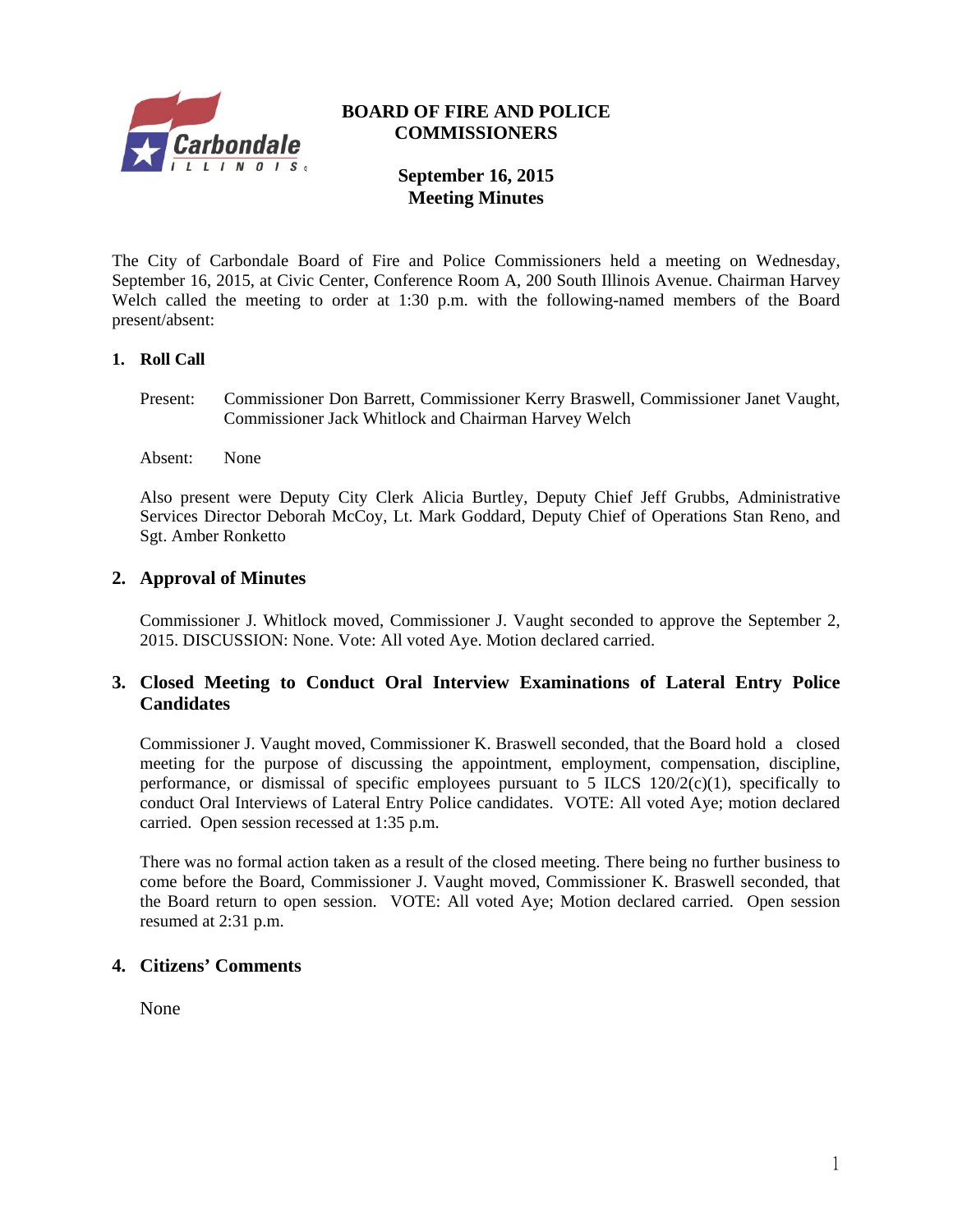# **5. Adjournment**

There being no further business to be conducted, Commissioner K. Braswell motioned to adjourn, and Commissioner J. Vaught seconded the motion. VOTE: All voted Aye. Motion declared carried. At 2:32 p.m. the meeting was adjourned.

 $\overline{\phantom{a}}$  , which is a set of the set of the set of the set of the set of the set of the set of the set of the set of the set of the set of the set of the set of the set of the set of the set of the set of the set of th

Alicia Burtley, Deputy City Clerk

Approved by the Board on \_\_\_\_\_\_\_\_\_\_\_\_\_\_\_\_\_\_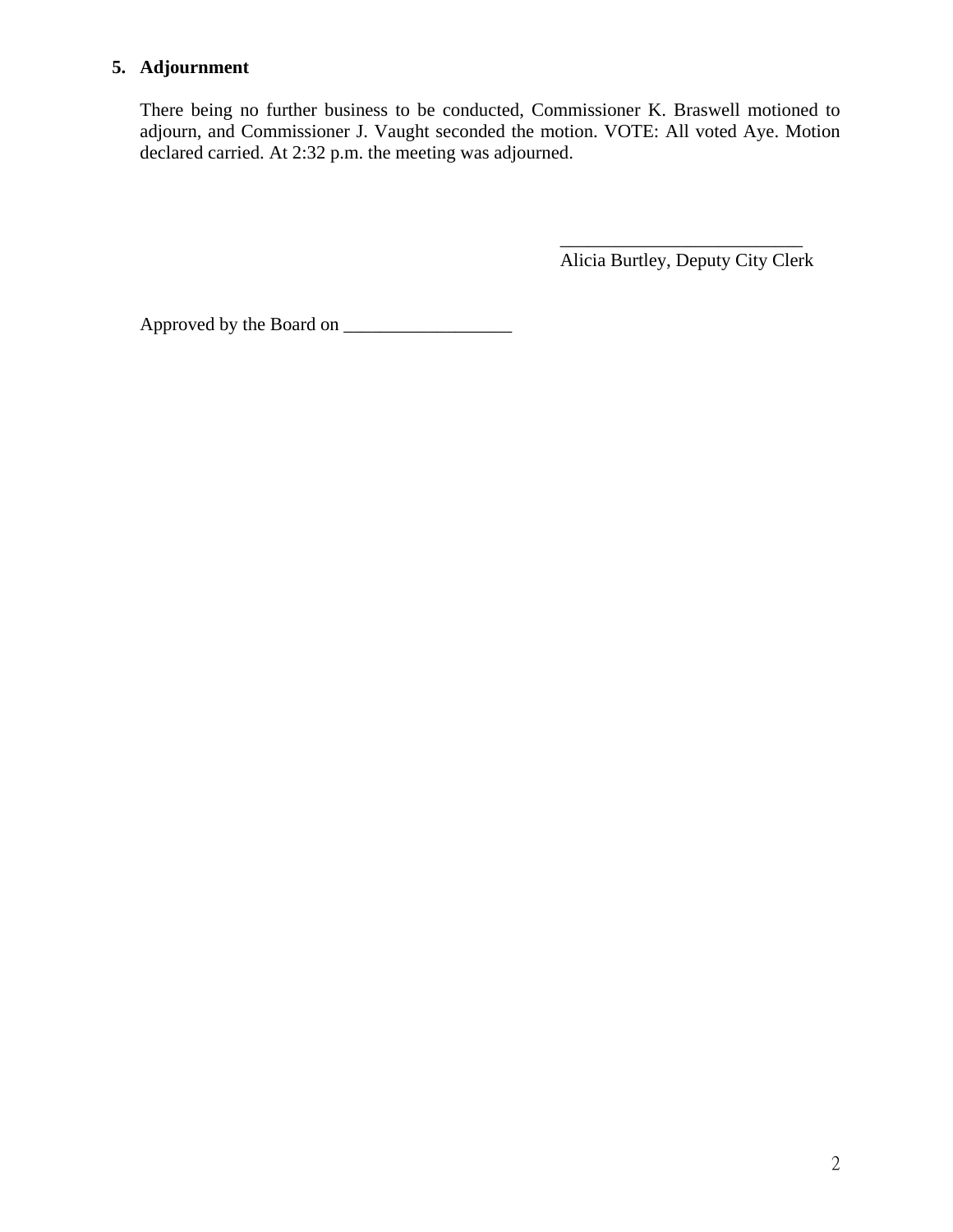

#### *Carhondale*<br>Carhondale **BOARD** OF FIRE AND POLICE COMMISSIONERS  **December 02, 2015 Meeting Minutes**

The City of Carbondale Board of Fire and Police Commissioners held a meeting on Wednesday, December 02, 2015, at the Carbondale Civic Center, Room 103, 200 South Illinois Avenue. Vice Chair Jack Whitlock called the meeting to order at 8:05 a.m. with the following‐named members of the Board present/absent:

#### **1. Roll Call**

- Present: Commissioner Don Barrett, Commissioner Kerry Braswell, Commissioner Janet Vaught, Commissioner Jack Whitlock
- Absent: Chairman Harvey Welch

Also present were Deputy City Clerk Clair Hayes, Police Chief Jeff Grubbs, Administrative Services Director Deborah McCoy, and Deputy Police Chief of Operations Stan Reno

#### **2. Approval of Minutes**

Commissioner J. Vaught moved, Commissioner K. Braswell seconded, to approve the September 16, 2015 minutes with corrections. DISCUSSION: Commissioner J. Vaught indicated that item #2 (approval of minutes) of the previously approved September 16, 2015 meeting minutes should read that the Board approved the minutes of the September 2, 2015 meeting.

Commissioner J. Vaught also noted that closed meeting minutes from September 2 and September 16, 2015 are needed, as well as open meeting minutes from September 2, 2015.

Vote: All voted Aye. Motion declared carried.

#### **3. Closed Meeting to Conduct Oral Interview Examinations of Lateral Entry Police Candidates**

Commissioner K. Braswell moved, Commissioner J. Vaught seconded, that the Board hold a closed meeting for the purpose of discussing the appointment, employment, compensation, discipline, performance, or dismissal of specific employees pursuant to 5 ILCS 120/2(c)(1), specifically to conduct Oral Interviews of Lateral Entry Police candidates.

VOTE: All voted Aye; motion declared carried. Open session recessed at 8:35 a.m.

There was no formal action taken as a result of the closed meeting. There being no further business to come before the Board, Commissioner J. Vaught moved, Commissioner K. Braswell seconded, that the Board return to open session.

VOTE: All voted Aye; Motion declared carried. Open session resumed at 10:00 a.m.

#### **4. Citizens' Comments**

Commissioner J. Vaught had a few items to discuss with the Board and to add to the next meeting's agenda. There was not a specific place for their discussion during the current meeting; therefore she suggested that they be addressed under Citizen's Comments. They are as follows:

• Board members term expiration dates